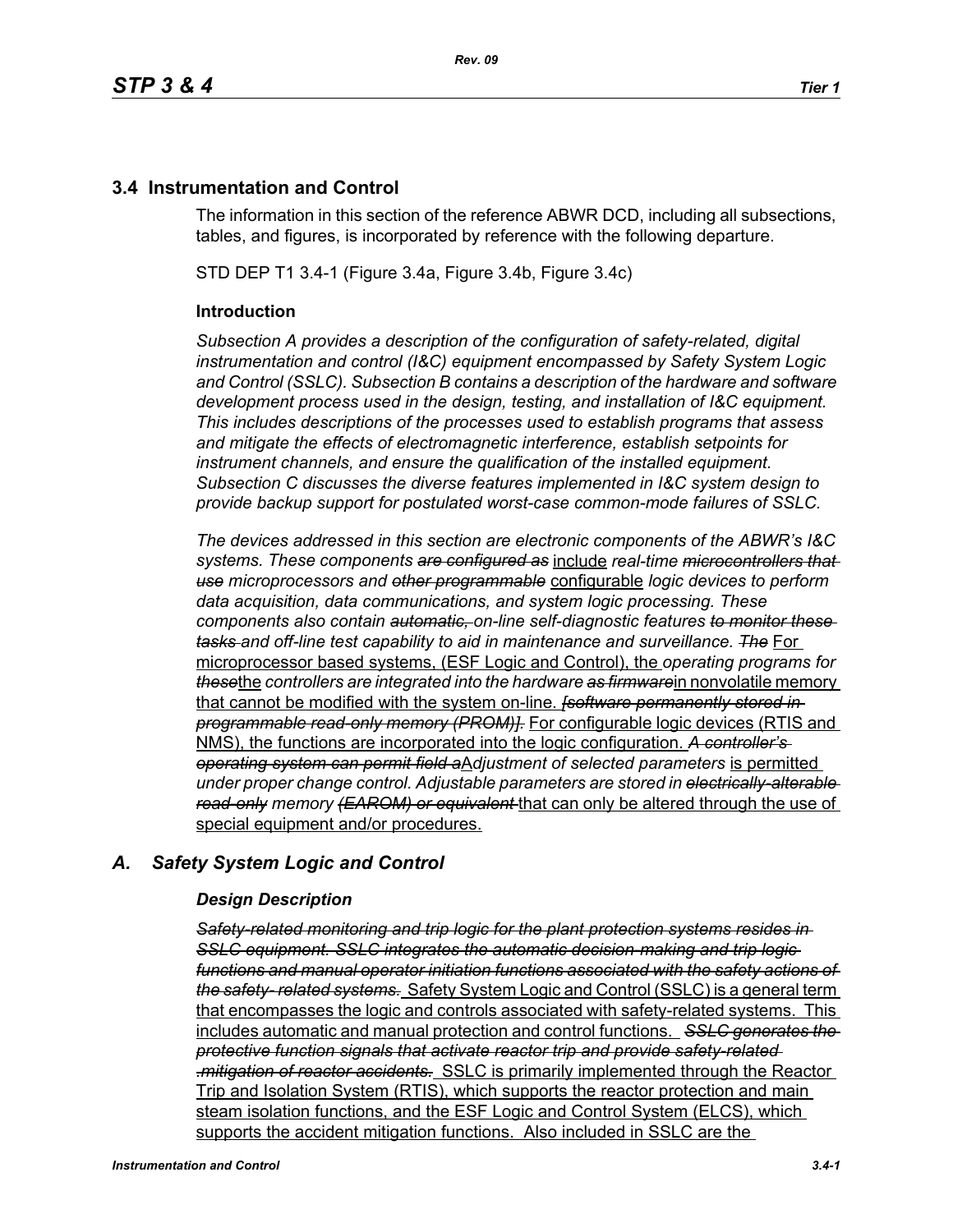safety-related portions of the Neutron Monitoring System (NMS), the Containment Atmospheric Monitoring System (CAMS) and the radiation monitoring systems. *The relationship between SSLC and systems for plant protection is shown in Figure 3.4a.*

*SSLC equipment comprises microprocessor-based, software-controlled signal processors* (ELCS) and/or configurable logic devices (RTIS and NMS) *that perform signal conditioning, setpoint comparison, trip logic, system initiation and reset, selftest, calibration, and bypass functions. The signal processors associated with a particular safety-related system are an integral part of that system. Functions in common, such as self-test, calibration, bypass control, power supplies and certain switches and indicators, belong to SSLC. However, SSLC is not, by itself, a system; SSLC is the aggregate of signal processors for several safety-related systems. SSLC hardware and software are classified as Class 1E, safety-related.*

*Sensors used by the safety-related systems can be either analog, such as process control transmitters, or discrete, such as limit switches and other contact closures. While some sensor signals are hardwired directly to the SSLC processors, most sensor signals are transmitted from the instrument racks in the Reactor Building to the SSLC equipment in the Control Building via the Essential Multiplexing System (EMS)*  Sensor signals interface with the SSLC through input/output (I/O) devices located remotely or in the control room. The I/O devices communicate with other divisional devices through networks and datalinks as discussed in Subsection 2.7.5. *Both analog and discrete sensors are connected to remote multiplexing units (RMUs) in local areas, which*These devices also *perform signal conditioning, analog-to-digital conversion for continuous process inputs, change-of-state detection for discrete inputs, and message formatting prior to signal transmission.* In applicable cases, they also perform other system functions, such as interlock-type functions related specifically to the actuated equipment. *The RMUs are limited to acquisition of sensor data and the output of control signals*. *Trip decisions and other* primary *control logic functions are performed in SSLC processors in the main control room area*Control Building.

*The basic hardware*functional *configuration for one division of SSLC is shown in Figure 3.4b. Each division runs independently (i.e., asynchronously) with respect to the other divisions. The following steps describe the processing sequence and associated function descriptions for incoming sensor signals and outgoing control signals. These steps are performed simultaneously and independently in each of the four divisions:*

For the RTIS portion of SSLC, including reactor trip and main steam isolation valve (MSIV) isolation, the steps are:

- (1) Sensor inputs are acquired, conditioned, and digitized.
- (2) *(1) The digitized sensor inputs from RMUs are received in the control room at control room multiplexing units (CMUs), which associate sensor signals with their logic processing channel. These sensor signals are decoded by a microprocessor-based function, the Digital Trip Module (DTM). For sensor signals hardwired to the control room, the DTM also performs digitizing and*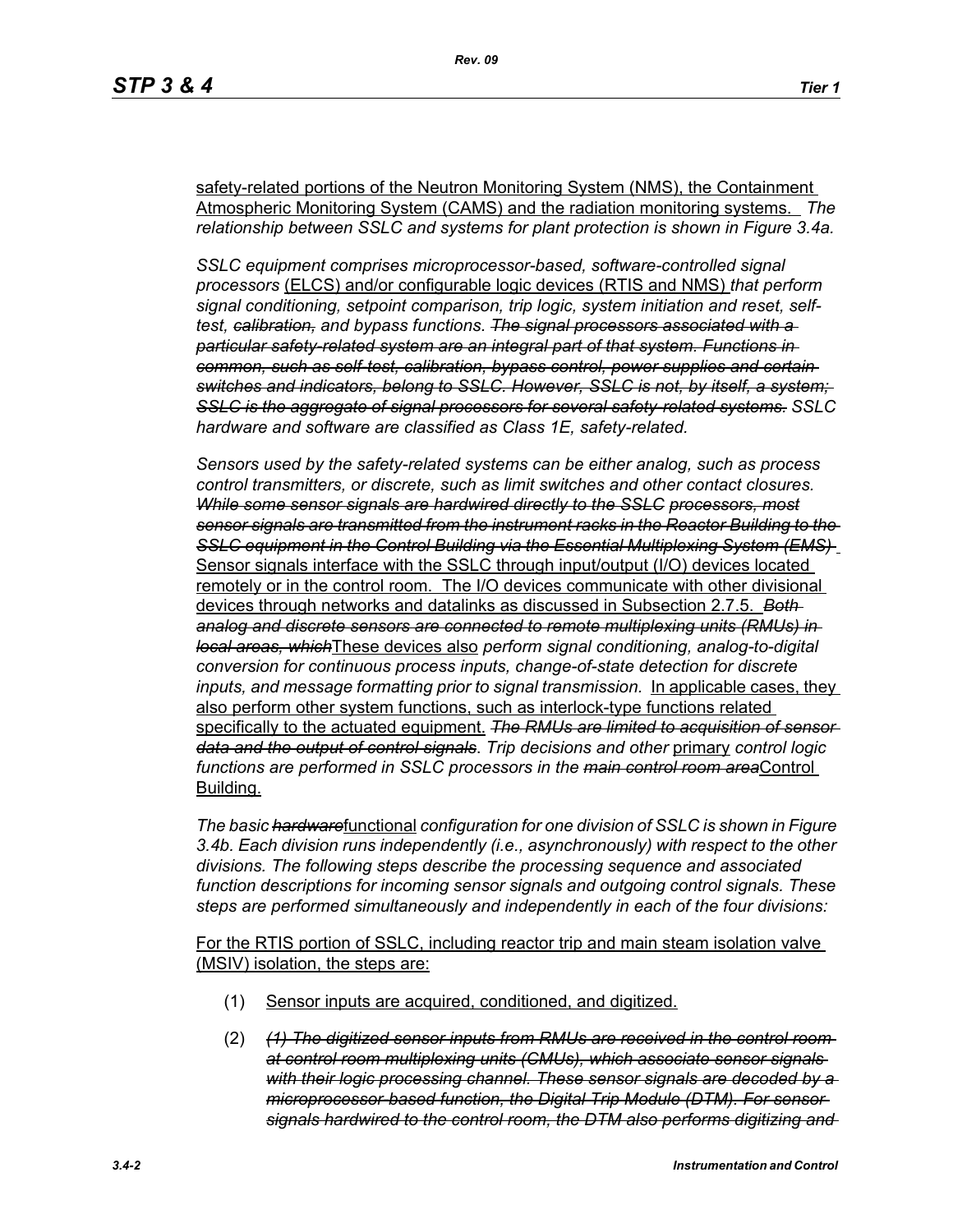*signal conditioning tasks. For each system function, the DTM then compares these inputs to preprogrammed threshold levels (setpoints) for possible trip action. The DTM provides a discrete trip decision for each setpoint comparison.*This digitized sensor information is used as input to the Digital Trip Function (DTF). For each system function, the DTF is a comparison of sensor inputs to pre-programmed threshold levels (setpoints) for possible trip action. The result of the DTF is a discrete trip decision for each setpoint comparison. Each safety division performs the same DTF trip decision based on the independent sensor inputs associated with its own division.

(3) *(2) For Reactor Protection System (RPS) trip and main steam isolation valve (MSIV) closure functions, trip outputs from the DTM are then compared, using a 2--out-of-4 coincidence logic format, with trip outputs from the DTMs of the other three divisions. The trip outputs are compared in by the trip logic unit (TLU), another microprocessor-based device. The logic format for the DTM and TLU is fail-safe (i.e., de-energize-to-operate). Thus, a reactor trip or MSIV closure signal occurs on loss of input signal or power to the DTM,*  but, because of the 2-out-of-4 logic format in the TLU, a tripped state does*not appear at the output of the TLU (for a single division loss of power). Loss of signal or power to a division's TLU also causes a tripped output state, but the 2--out-of-4 configuration of actuator load drivers prevents de-energization of the pilot valve solenoids.* The trip decisions from the DTF in each division are used as input to the Trip Logic Function (TLF) performed by each of the four safety divisions. The DTF trip decision results are passed to other divisions through isolated communication links as described in Section 2.7.5. The TLF processes DTF trip decisions from all four safety divisions resulting in trip output decisions based on 2-out-of-4 coincidence logic format. The logic format is fail-safe (i.e. loss of signal causes trip conditions) for the TLF and associated DTF. Loss of signal or power to a single division's equipment performing the TLF causes a tripped output state from the TLF, but the 2-outof-4 configuration of the actuator load drivers prevents simultaneous deenergization of both pilot valve solenoids.

The TLF also receives input directly from the Neutron Monitoring System and manual control switches.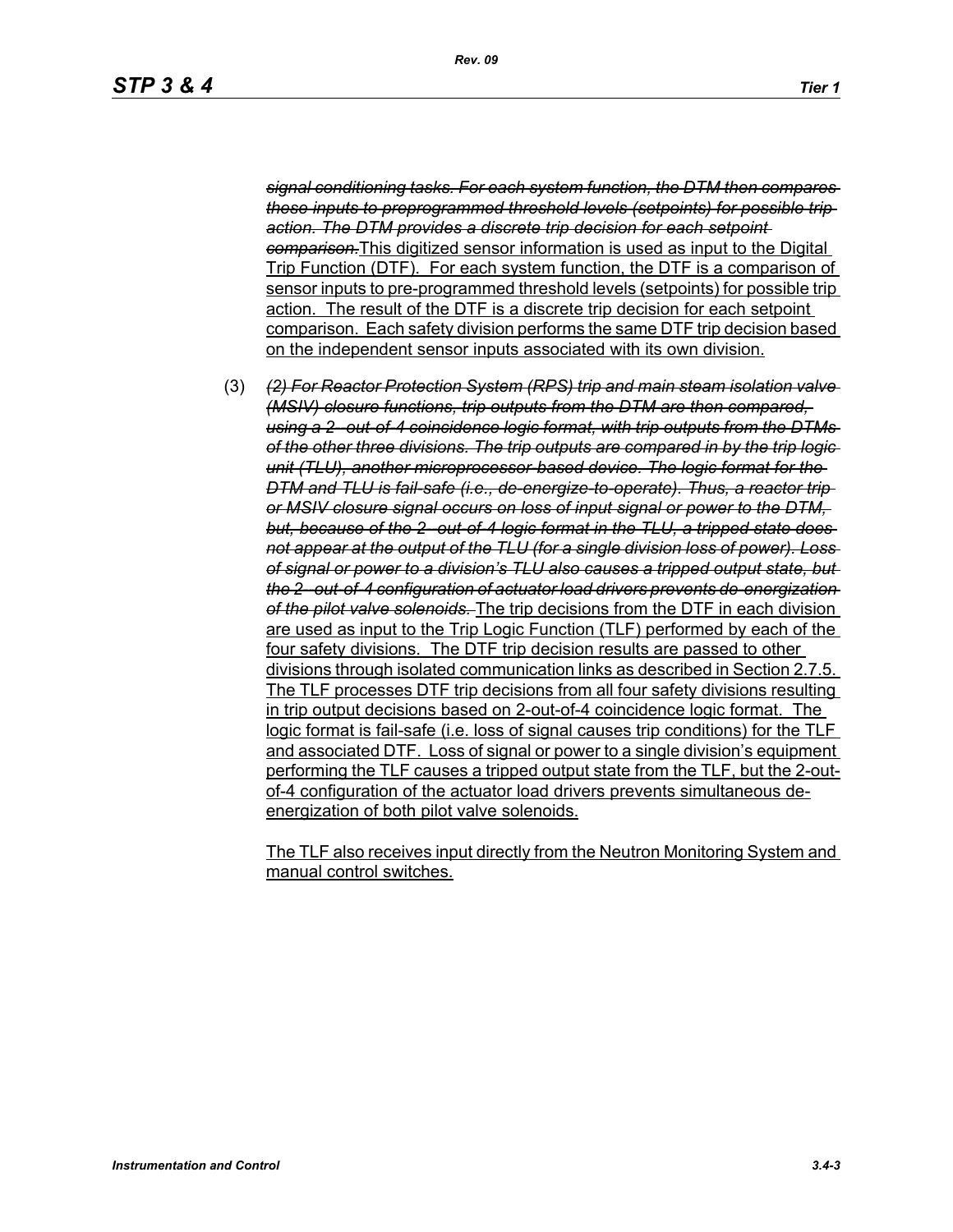- (4) *(3)* The trip coincident logic output *Trip outputs are sent from the TLU* TLF is sent to *to the RPS and MSIV output logic units* Output Logic Units *(OLUs). The OLUs use non-microprocessor circuitry* devices *to*that *provide a diverse (i.e., not software-based) interface for the following manual functions:*
	- *(a) Manual reactor trip (per division: 2-out-of-4 for completion).*
	- *(b) MSIV closure (per division: 2-out-of-4 for completion).*
	- *(c) MSIV closure (eight individual control switches).*
	- *(d) RPS and MSIV trip reset.*
	- *(e) TLU* TLF *output bypass*

*The OLUs distribute the automatic and manual trip outputs to the MSIV pilot valve and scram pilot valve actuating devices and provide control of trip sealin, reset, and TLU* TLF *output bypass (division-out-of-service bypass). Bypass inhibits automatic trip but has no effect on manual trip. The OLUs also provide a manual test input for de-energizing a division's parallel load drivers (part of the 2-out-of-4 output logic arrangement) so that scram or MSIV closure capability can be confirmed without solenoid de-energization. The OLUs are located external to the TLU* equipment that implements the TLF *so that manual MSIV closure or manual reactor trip (per division) can be performed either when a division's microprocessor logic is bypassed or when failure of sensors or microprocessor logic equipment causes trip to be inhibited.*

(5) *(4)*If a 2-out-of-4 trip condition is satisfied within the TLF, all four divisions' trip outputs produce a simultaneous coincident trip signal (e.g., reactor trip) and transmit the signal to load drivers that control the protective action of the final actuators. The load drivers for the solenoids are themselves arranged in a 2 out-of-4 configuration, so that at least two divisions must produce trip outputs for protective action to occur. *Trips are transmitted across divisions for 2--outof-4 voting via fiber optic data links to preserve signal isolation among divisions. The TLU also receives inputs directly from the trip outputs of the Neutron Monitoring System, manual control switches, and contact closures from limit switches and position switches used for equipment interlocks. In addition, plant sensor signals and contact closures that do not require transmittal to other divisions for 2--out-of- 4 trip comparison are provided as inputs directly to the TLU. In this case, the TLU also performs the trip setpoint comparison (DTM) function.*

*(5)For Leak Detection and Isolation System (LDS) functions (except MSIV), emergency core cooling system (ECCS) functions, other safety-related supporting functions, and Electrical Power Distribution System functions such as diesel generator start and load sequencing, logic processing is performed as above, but in DTMs separate from the RPS/MSIV DTMs and in Safety System Logic Units (SLUs). The SLUs are similar to TLUs, but are*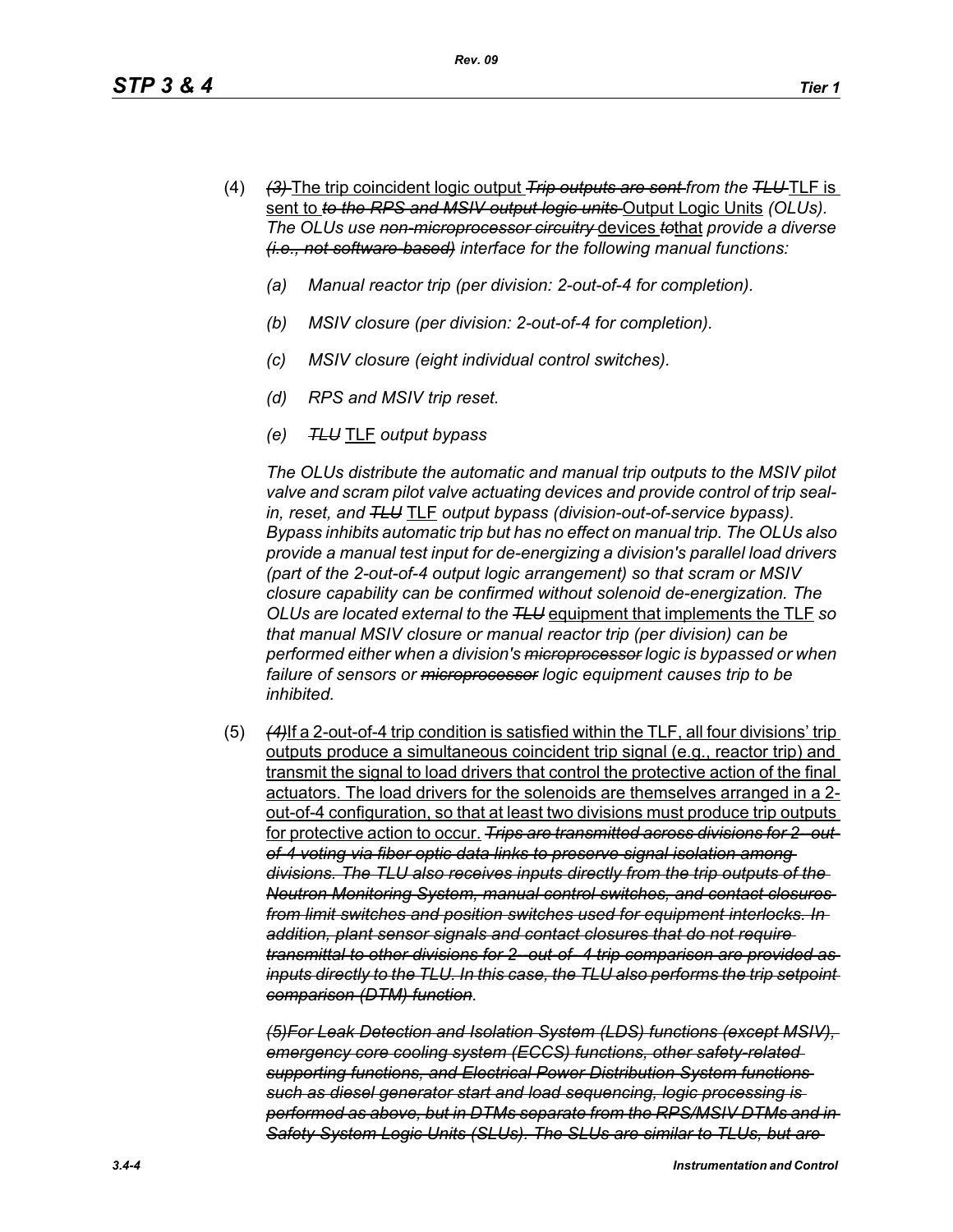*dual redundant in each processing channel for protection against inadvertent initiation. Dual SLUs both receive the same inputs from the DTM, manual control switch inputs, and contact closures. Both SLU outputs must agree before the final trip actuators are energized. The logic format for the DTM and SLUs is fail-as- is (i.e., energize-to-operate) for ECCS and other safetyrelated supporting functions. Thus, loss of power or equipment failure does not cause a trip or initiation action. However, containment isolation signals are in fail-safe format and cause an isolation signal output on loss of power or signal. Besides performing 2-out-of-4 voting logic, the SLUs also provide interlock logic functions conforming to the logic diagram requirements of each supported safety system.*

*As shown in Figure 3.4b, a pair of SLU are located in each of two engineered safety feature (ESF) processing channels, ESF1 and ESF2. ESF1 processes initiation logic for functions which service the reactor vessel at low pressure (e.g. RHR), while ESF2 provides the same support for the vessel at high pressure (e.g. Reactor Core Isolation Cooling (RCIC) System and High Pressure Core Flooder (HPCF) System). Associated LDS and ESF functions are also allocated to these logic channels.*

The ELCS portion of SSLC is implemented by equipment that is independent from that of the RTIS. For ELCS, the steps are:

- (1) Sensor inputs are acquired, conditioned, and digitized.
- (2) This digitized sensor information is used as input to the DTF, which is functionally the same as that described for the RTIS portion of SSLC.
- (3) The actuation decisions from the DTF in each division are used as input to the Safety System Logic Function (SLF) performed by each of the four safety divisions. The DTF actuation decision results are passed to other divisions through isolated communication links as described in Section 2.7.5. The SLF is a microprocessor-based function that includes a comparison of DTF actuation decisions from all four safety divisions resulting in actuation output decisions based on 2-out-of-4 coincidence logic format. The logic format for the SLF and associated DTF is fail-as-is (i.e., loss of signal does not cause change of operational state) for ECCS and other safety-related supporting functions. However, air and solenoid-operated containment isolation signals are in fail-safe format and cause an isolation signal output on loss of power or signal. Besides performing 2-out-of-4 voting logic, the SLF also includes interlock logic functions conforming to the system functional requirements of each safety system.

The SLF logic for ECCS functions (i.e. initiation of Reactor Core Isolation Cooling, High Pressure Core Flooder, Low Pressure Core Flooder or Automatic Depressurization) is implemented using redundant processing channels. The redundant channels receive the same input data from the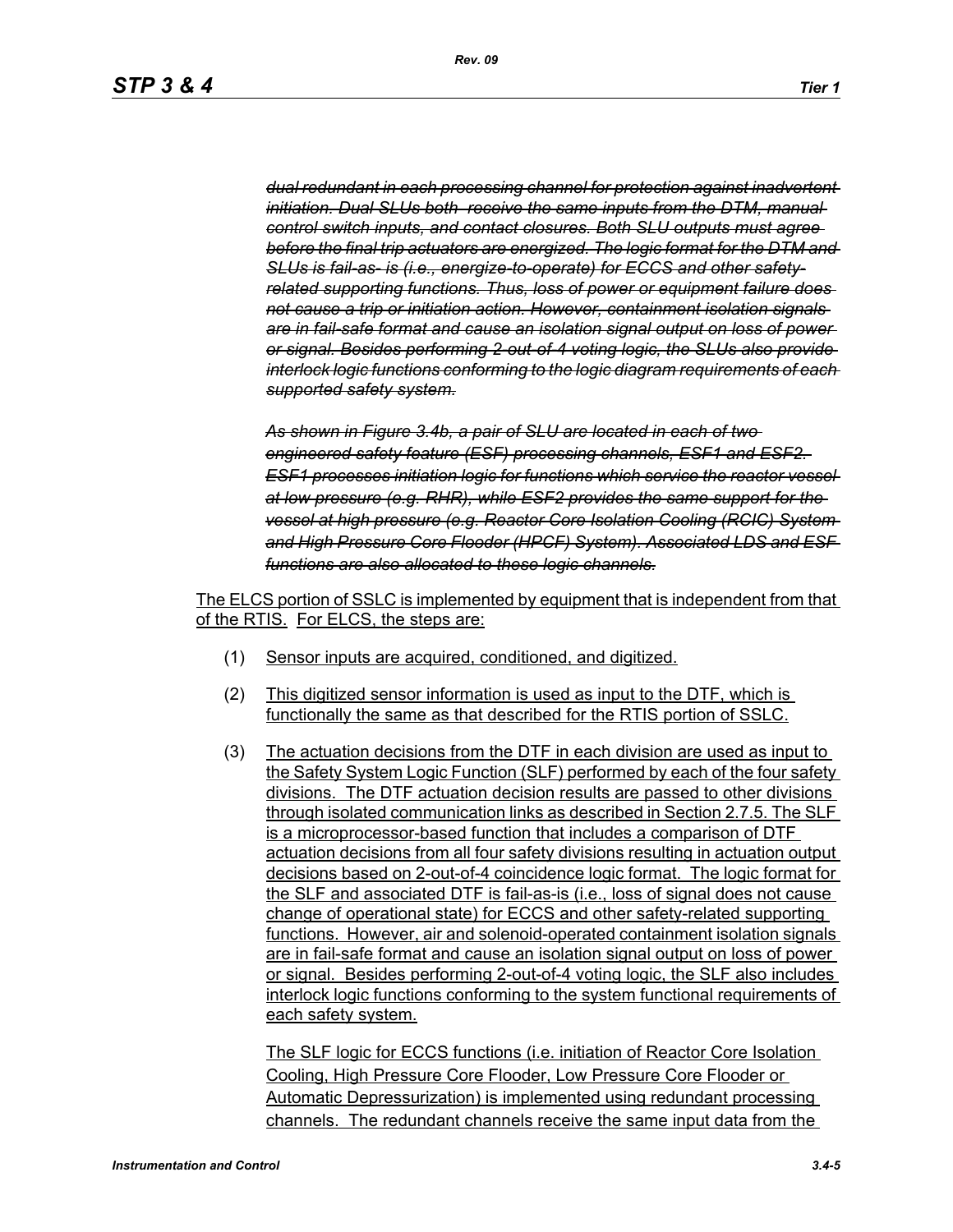DTF, manual control switch inputs and contact closures and perform the same trip decision logic. A majority of the redundant processors must agree for initiation of the function to occur, in order to assure that failure of a single electronic module will not result in inadvertent coolant injection into the core or inadvertent depressurization. The final majority vote of the system initiation signals is accomplished with non-microprocessor based equipment in the logic or with a separate actuation of system valves and pumps, where both are required to initiate coolant injection.

The SLF logic for some isolation and supporting ESF functions are also implemented using redundant channels where such implementation increases the operator response time to avoid plant operational impact following postulated failure in the control equipment. In these cases, an operator bypass that reduces the logic to a single channel may be utilized where such logic reduces the risk of unnecessary adverse plant operational impact.

Other ELCS functions are implemented using redundancy where such logic provides overall plant operating or maintenance benefits.

- *(4) (6)For reactor trip or MSIV closure if a 2--out-of-4 trip condition of sensors is satisfied, all four divisions' trip outputs produce a simultaneous coincident trip signal (e.g., reactor trip) and transmit the signal through hardwired connections (and isolators where necessary) to load drivers that control the protective action of the actuators. The load drivers are themselves arranged in a 2--out-of-4 configuration, so that at least two divisions must produce trip outputs for protective action to occur.*
- (5) *(7)For ESF functions, the trip signals in three divisions are transmitted by the Essential Multiplexing System to the RMUs1 where a final 2-out-of-2 logic comparison is made prior to distribution of the control signals to the final actuators. ESF outputs do not exist in Division IV.*As described above, the ELCS contains four redundant divisions of DTFs. The four divisions of DTF safety function actuation status are communicated to three divisions of SLFs, which correspond to the three divisions of ESF actuated equipment. No ESF actuated equipment exists in Division IV. The final SLF actuation outputs are distributed to the final system actuated equipment through the RDLC remote I/O devices.

*The DTM, TLU, and OLUs for RPS and MSIV in each of the four instrumentation divisions are powered from their respective divisional Class 1E AC sources. The DTMs and SLUs for ESF 1 and ESF 2 in Divisions I, II, and III are powered from their respective divisional Class 1E DC sources.* RTIS and ELCS equipment is powered from their respective divisionsal Class 1E power sources. For RTIS, the equipment implementing the DTF, TLF, and OLUs for RPS and MSIV in each of the four instrumentation divisions is powered from their respective divisional Class 1E AC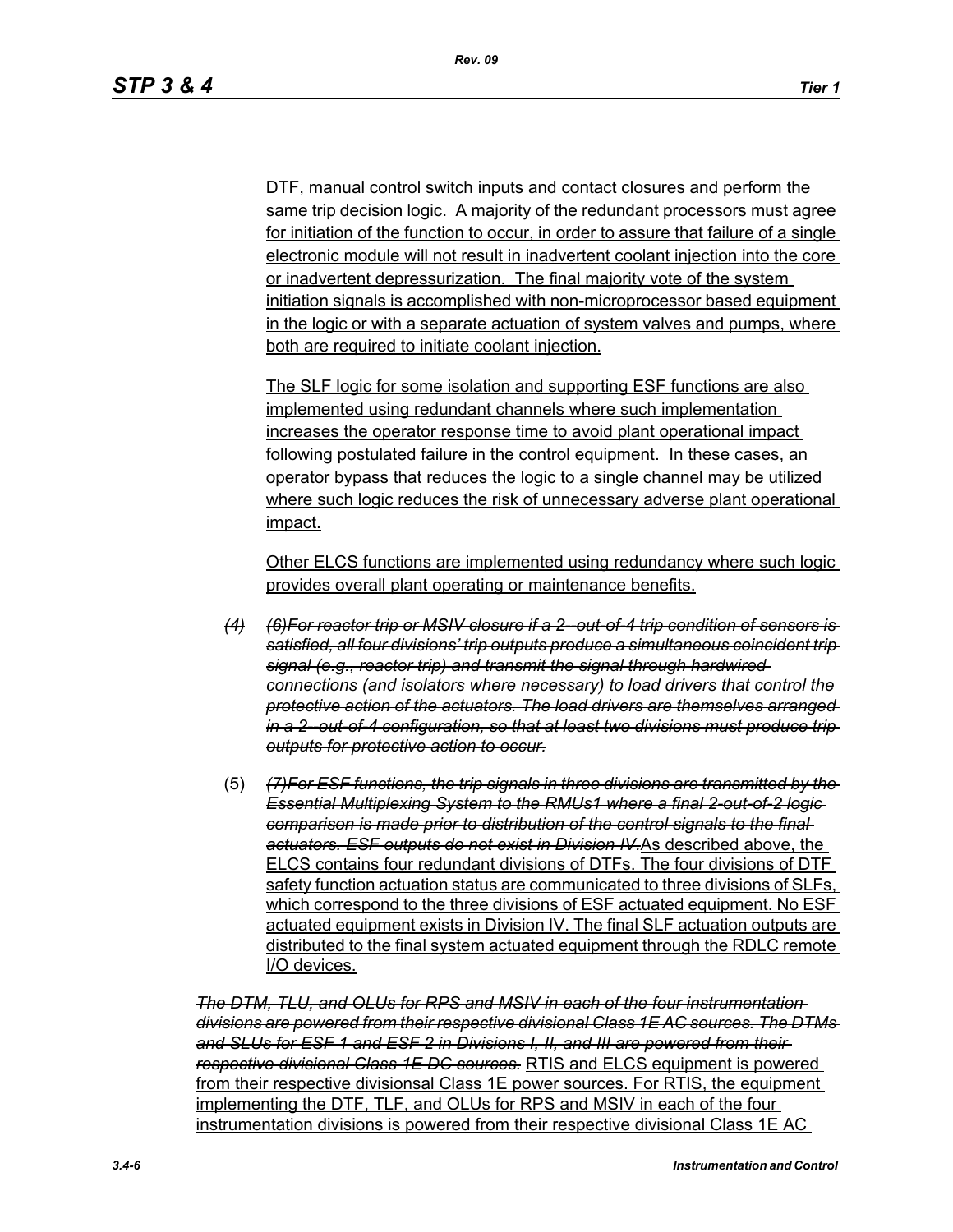sources. For ELCS, the equipment implementing the DTF and SLF for ESF in Divisions I, II and III is powered from their respective divisional Class 1E DC sources, as is the equipment implementing the ESF DTF in Division IV. *In SSLC, independence*Independence is *provided between Class 1E divisions, and also between Class 1E divisions, and also non-Class 1E equipment.*

For both RTIS and ELCS, *Bypassing*bypassing of any single division of sensors (i.e., those sensors whose *trip* status is *confirmed by* part of a 2*-*-out-of-4 logic) *is*can be accomplished *from each divisional SSLC cabinet* by means of the manually-operated bypass. When such bypass is made, all four divisions of 2*-*out-of-4 *input* logic become 2-out-of-3 while the bypass state is maintained. *During bypass, if any two of the remaining three divisions reach trip level for any sensed input parameter, then the output logic of all four divisions' trips (for RPS and MSIV functions) or the three ECCS divisions initiate the appropriate safety system equipment*.

*Bypassing of any single a division of output trip logic (i.e., taking a logic channel out of service) is*can *also* be *accomplished by means of the bypass unit*interlock function*. This type of bypass is limited applied to the fail-safe (de-energize-to-operate) reactor trip and MSIV closure functions* (i.e. RTIS)*, since removal of power from energize-tooperate signal processors is sufficient to remove that channel from service.When a trip logic output bypass is made*in effect*, the TLU* TLF *trip output in a division is inhibited from affecting the output load drivers by maintaining that division's load drivers in an energized state. Thus, the 2-out-of-4 logic arrangement of output load drivers for the RPS and MSIV functions effectively becomes 2-out-of-3 while the bypass is maintained.*

For both RTIS and ELCS, *Bypass* bypass *status is indicated in the main control room until the bypass condition is removed. An electrical interlock rejects attempts to remove more than one SSLC division from service at a time.*

*ESF1 and ESF2 logic are each processed in two redundant channels within each divisional train of ESF equipment. In order to prevent spurious actuation of ESF equipment, final output signals are voted 2-out-of-2 at the remote multiplexing units by means of series-connected load drivers at the RMU outputs. However, in the event of a failure detected by self-test within either processing channel, a bypass (ESF output channel bypass) is applied automatically (with manual backup) such that the failed channel is removed from service. The remaining channel provides 1-out-of-1 operation to maintain availability during the repair period. Channel failures are alarmed in the main control room. If a failed channel is not automatically bypassed, the operator is*  able to manually bypass the channel by a hardwired connection from the main control *room.*In the ELCS, the two redundant SLF processing channels must agree for initiation of the ESF safety function to occur. Two SLF processing channels are used to prevent the inadvertent system level actuation of the ESF safety functions that inject coolant to the core or depressurize the reactor vessel.

However, in the event of a failure detected by self diagnostics within either processing channel, a bypass (ESF output channel bypass (with manual backup)) is provided such that the failed SLF processing channel is removed from service. The remaining SLF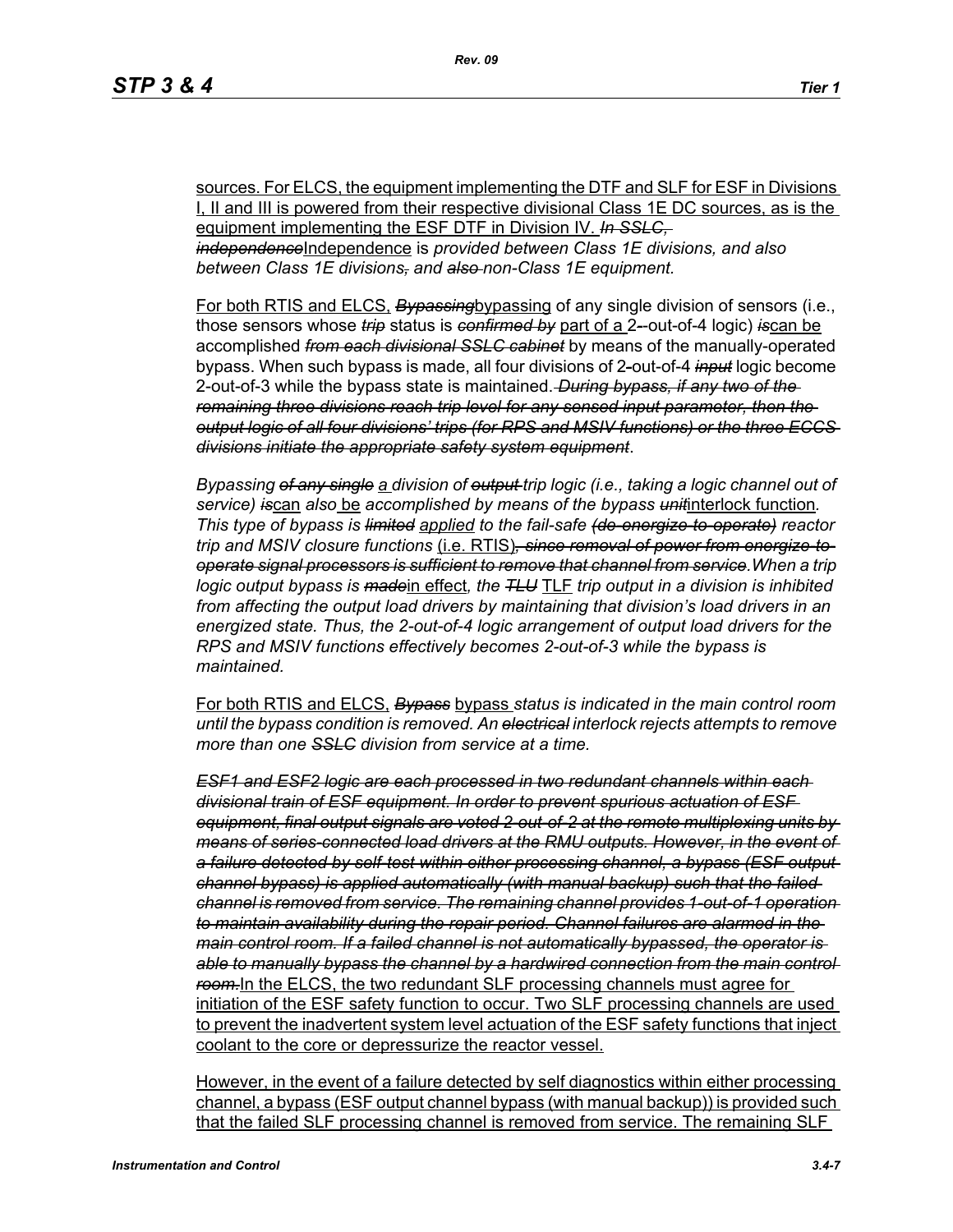processing channel provides one-out-of-one operation to maintain availability during the repair period. SLF processing failures are alarmed in the main control room. If a failed channel is not automatically bypassed, the operator can manually bypass the failed channel.

*SSLC has the following alarms, displays, and controls in the main control room:*

- *(1)* SSLC signal processor inoperative (INOP).
- *(2)* SSLC manual controls for bypass as described above.
- *(3)* Displays for bypass status.
- *(4)* Divisional flat display panels that provide display and control capability for manual ESF functions.
- *(5)* Display and control of *calibration and*maintenance and test *off-line* self-test functions.

## *B. I & C Development and Qualification Processes*

#### *Hardware and Software Development Process*

*The ABWR design uses programmable digital equipment* and configurable logic devices *to implement operating functions of instrumentation and control (I&C) systems. The equipment is in the form of embedded controllers (i.e., a control program developed in software is permanently stored in PROM read only memory, and thus becomes part of the controller's hardware).*The ELCS system uses non volatile memory.

#### *Electromagnetic Compatibility*

*Electromagnetic compatibility (EMC) is the ability of equipment to function properly when subjected to* anticipated *an electromagnetic environment* environments. *An EMC compliance plan to confirm the level of immunity to electrical* electromagnetic *noise is part of the design, installation, and pre-operational testing of I&C equipment*.

*Electrical and electronic components supporting the systems and functions listed below are qualified according to the established plan for the anticipated levels of electrical interference at the installed locations of the components:*

- *(1) Safety System Logic and Control.*
- *(2) Essential Multiplexing System* Essential Communication Functions (ECF)*.*
- *(3) Non-Essential Multiplexing System* Non-Essential Communication Functions (NECF)*.*
- *(4) Other microprocessor-based, software controlled systems or equipment.*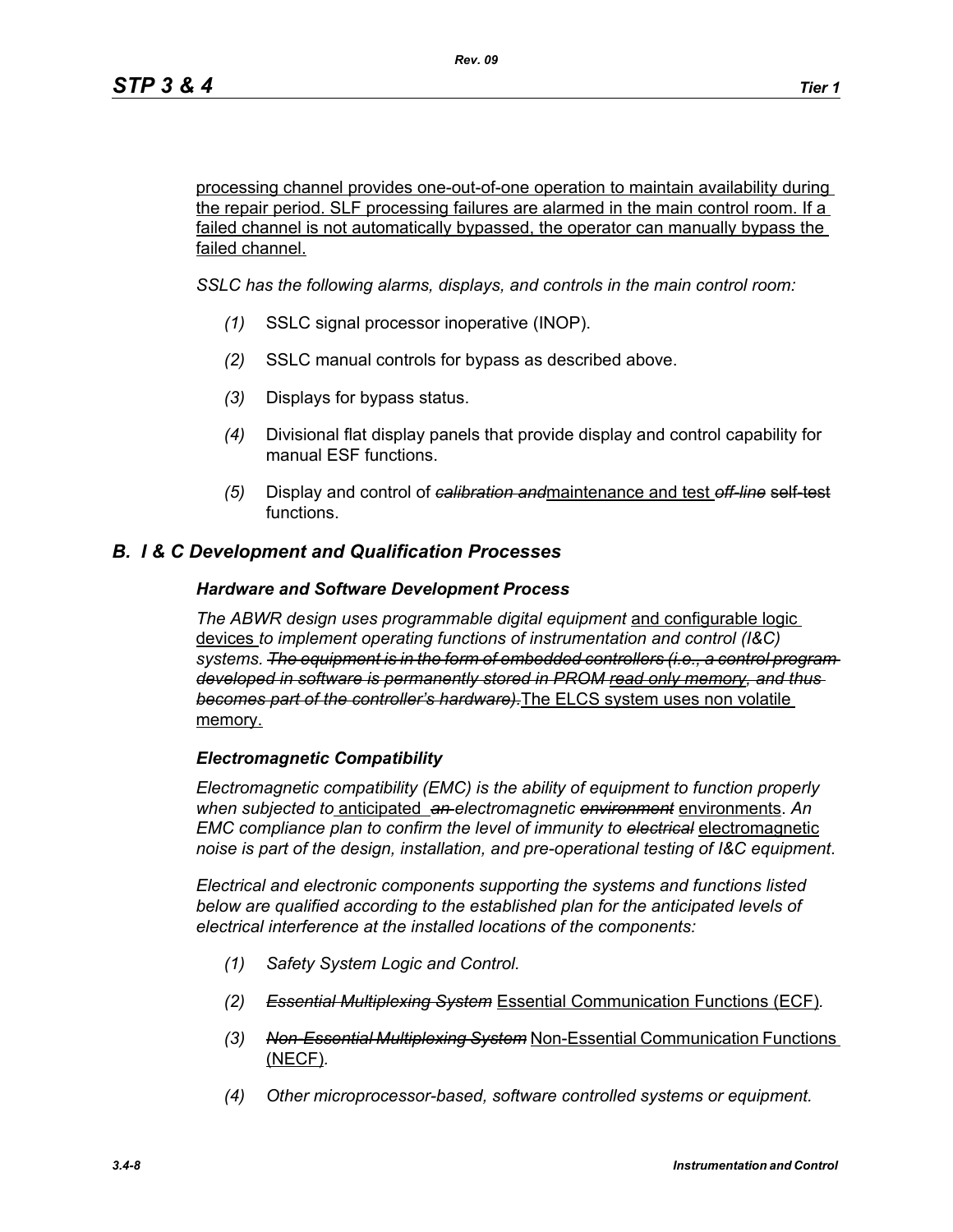#### *Instrument Setpoint Methodology*

*Signal Processing Devices in the Instrument Channel*

*Within an instrument channel, there may exist other components or devices that are used to further process the electrical signal provided by the sensor (e.g., analog-todigital converters, signal conditioners,* and *temperature compensation circuits, and multiplexing and demultiplexing components*). *The worst-case instrument accuracy, calibration accuracy, and instrument drift contributions of each of these additional signal conversion components are separately or jointly accounted for when determining the characteristics of the entire instrument loop.*

#### *C. Diversity and Defense-in-Depth Considerations*

*Subsection B discusses processes for developing hardware and software qualification programs that will assure a low probability of occurrence of both random and commonmode system failures for the installed ABWR I&C equipment. However, to address the concern that software design faults or other initiating events common to redundant, multi-divisional logic channels could disable significant portions of the plant's automatic standby safety functions (the reactor protection system and engineered safety features systems) at the moment when these functions are needed to mitigate an accident, several diverse backup features are provided for the primary automatic logic:*

- *Manual scram and isolation by the operator in the main control room in response to diverse parameter indications.*
- **Core makeup water capability from the feedwater system, Control Rod Drive** *(CRD) System, and condensate system, which are diverse from SSLC and the EMS.*
- *Availability of manual high pressure injection capability.*
- *Long term shutdown capability provided in a conventionally hardwired, 2-division, analog* diverse *Remote Shutdown System (RSS); local displays of process variables* are provided *in RSS, are continuously powered, and so are available for monitoring at any time.*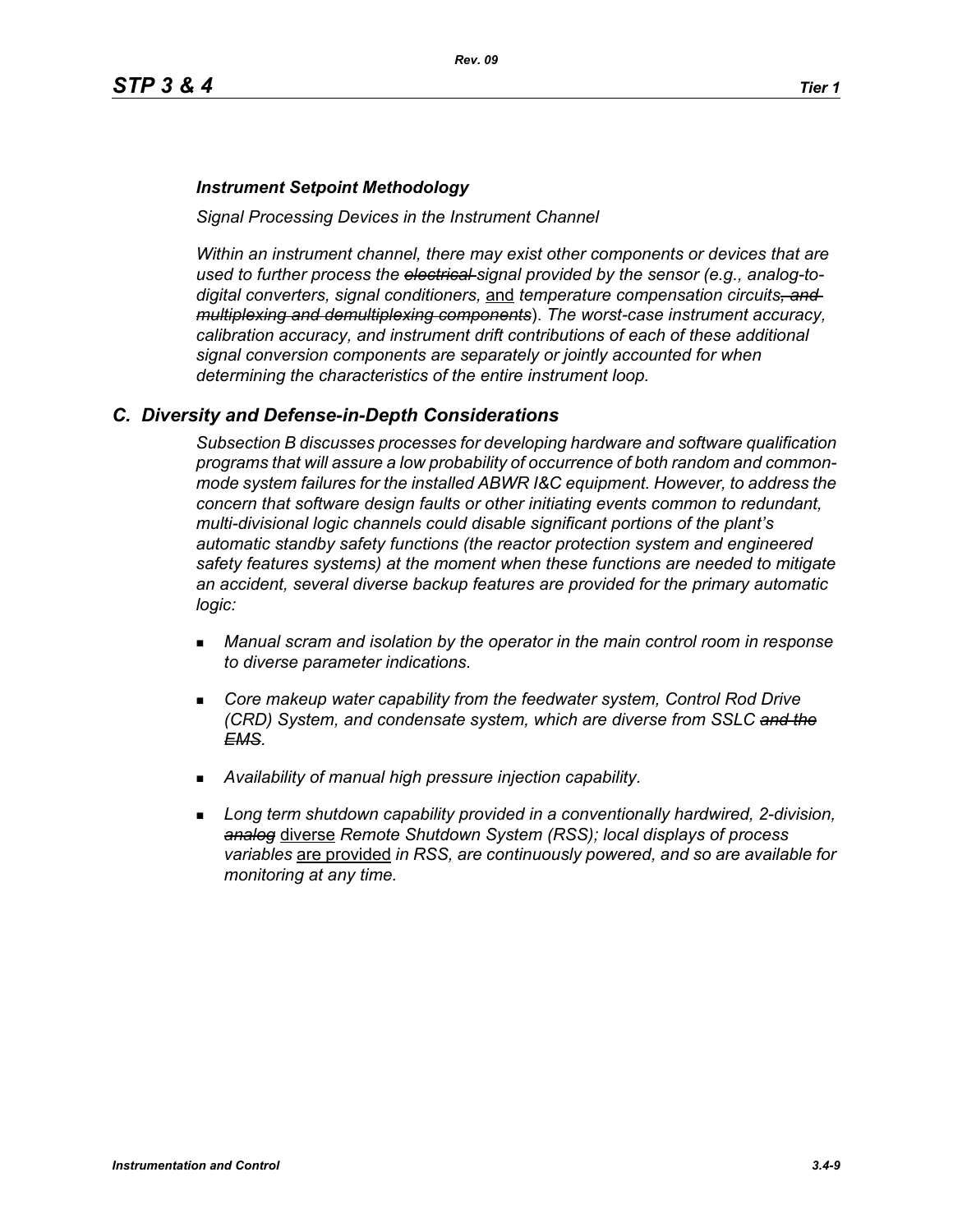| <b>Diverse Backup Support for SSLC Equipment</b>                                                                                           |                                                                                                                                                                        |                                   |                            |  |
|--------------------------------------------------------------------------------------------------------------------------------------------|------------------------------------------------------------------------------------------------------------------------------------------------------------------------|-----------------------------------|----------------------------|--|
| Diverse Features of<br><b>Protection System</b>                                                                                            | <b>Functional Diversity</b><br>in Protection System                                                                                                                    | Defense-in-Depth<br>Configuration | <b>Equipment Diversity</b> |  |
| 7. Non-Essential<br><b>Multiplexing System-</b><br>(NEMS)Communication<br>Function (NECF)<br>independent and diverse<br>from <b>EMSECF</b> |                                                                                                                                                                        | D                                 |                            |  |
|                                                                                                                                            | H= Function hardwired (not multiplexed) from sensor or control switch to actuator; control logic, if<br>needed, is diverse from that of the primary protection system. |                                   |                            |  |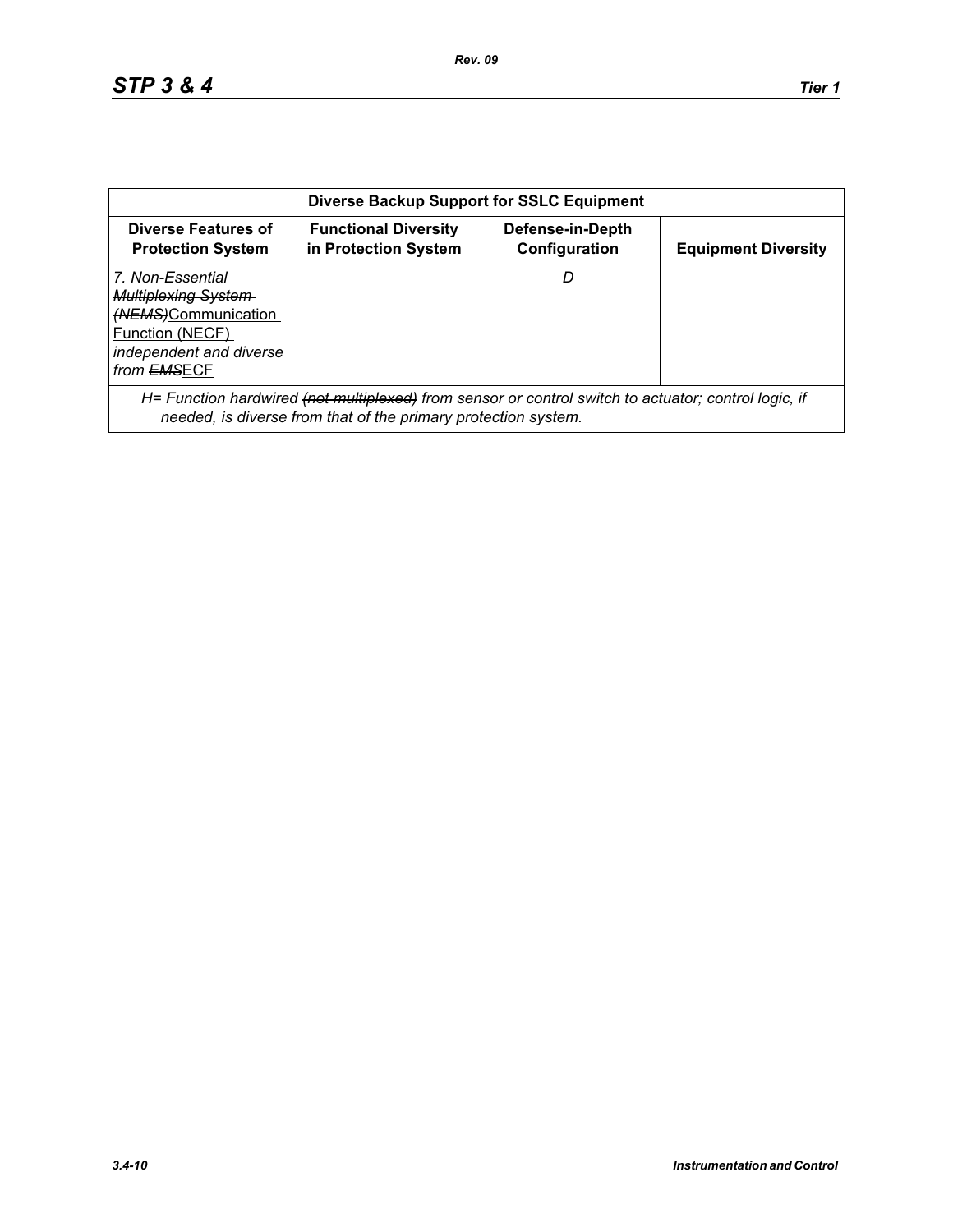



Notes:

1. No PCV isolation trips or ECCS initiation outputs in Division IV



*Rev. 09*

*STP 3 & 4*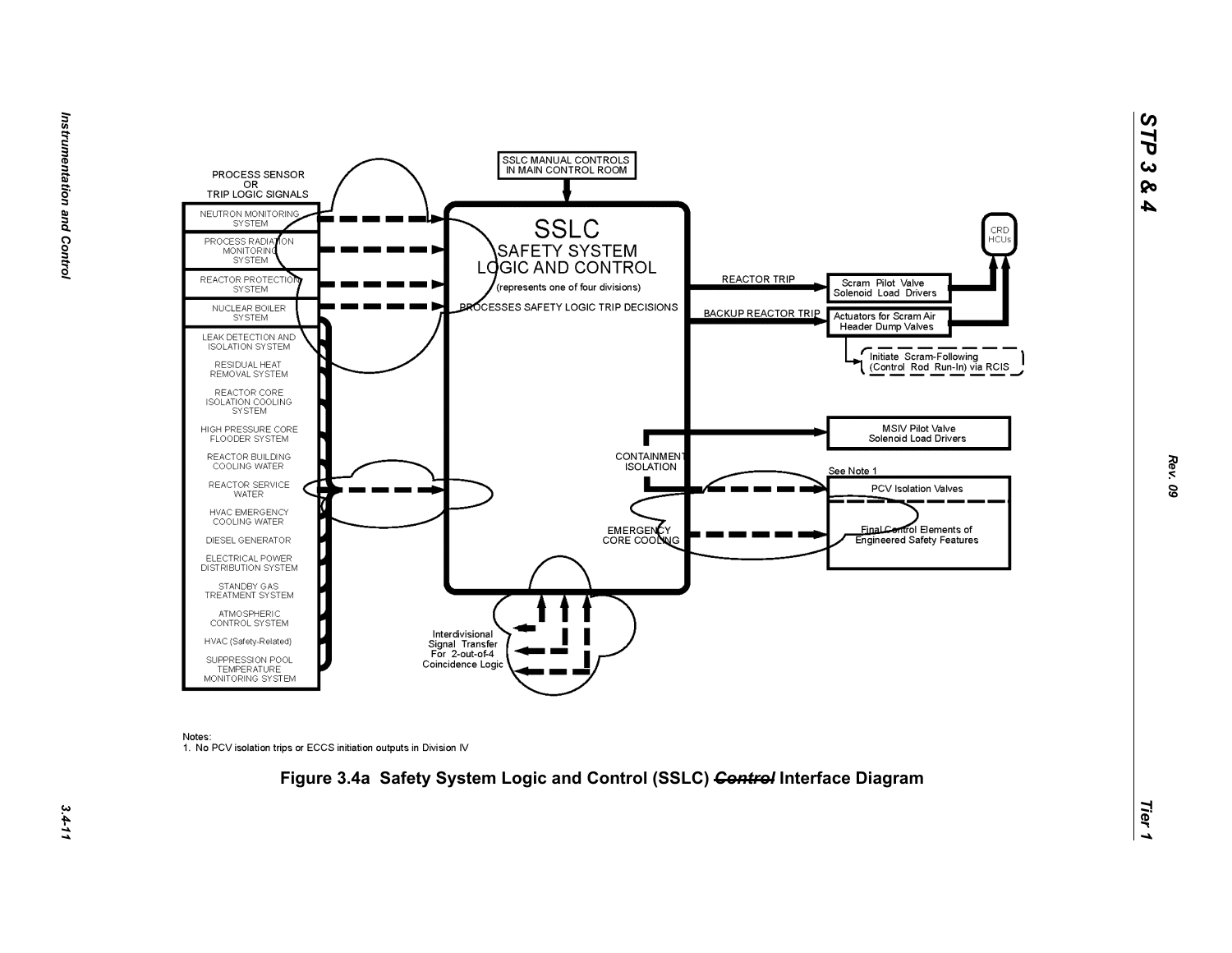



- EXAMPLE FOR ONE DIVISION
- 2. A. NOT ALL CONTROL SWITCH INPUTS SHOWN.
- B. INPUTS FROM NMS AND PRM NOT SHOWN.
- C. INTERDIVISIONAL COMMUNICATIONS USE FIBER
- OPTIC DATA LINKS.<br>
CD. ALL SOLID LINE CONNECTIONS NOT EXPLICITLY<br>
FIDENTIFIED CAN BE EITHER HARD WIRED OR FIBER OPTIC.
- ACCOMPLISHED EITHER BY DIRECT VOTE OF SLF OUTPUT SIGNALS OR BY A SYSTEM VOTE WHERE BOTH VALVE AND PUMP ACTUATION IS REQUIRED TO INITIATE SYSTEM ACTION. BYPASS OF A FAILED SLF CHANNEL MAY BE PROVIDED AS LONG AS THE REMAINING OPERATIONAL CHANNELS PROVIDE A MINIMUM OF TWO SLF CHANNELS FOR ECCS FUNCTIONS.
- A<u>C SAFETY SYSTEM LOGIC FUNCTION (SLF</u>)IFOR SOME ISOLATION AND SUPPORTING ESF FUNCTIONS MAY BE IMPLEMENTED WITH A<br>NORMALT MINIMUM 272 VOTE OF THE OUTPUT SIGNALE WHERE INADVERTENT ACTUATION OF THE FUNCTION MIGHT REQUIREASON **PERMITTED.**
- 5. EACH FUNCTION MAY BE ACCOMPLISHED BY MULTIPLE PROCESSORS TO MINIMIZE THE HARDWARE AND SOFTWARE COMPLEXITY OR OPERATIONALIMPACT OF HARDWARE FAILURES, PROVIDED THE MINIMUM REDUNDANCY OF NOTES 3 AND 4 IS MAINTAINED.
- **Figure 3.4b Safety System Logic & Control Block Diagram**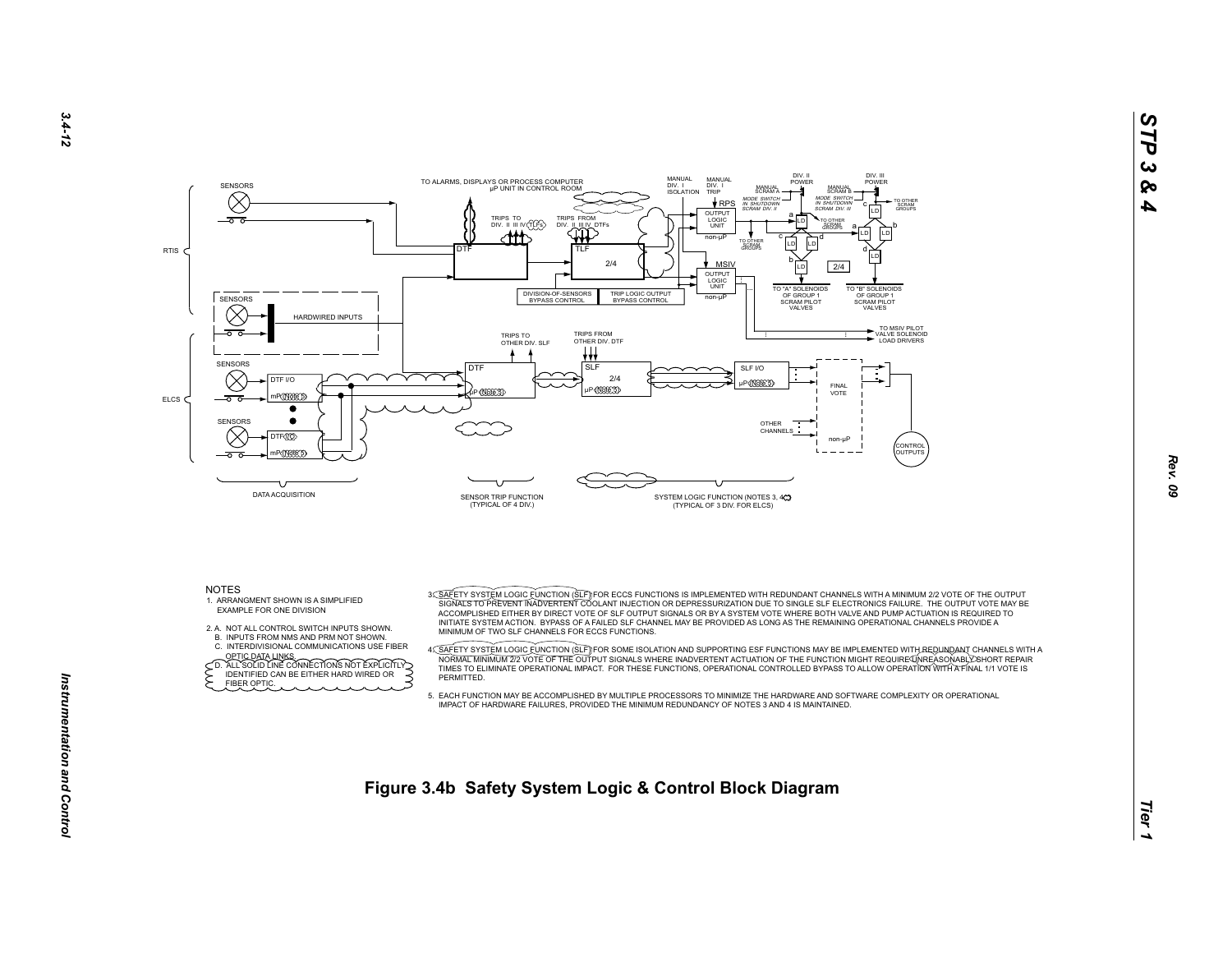

*STP 3 & 4*



MAIN CONTROL ROOM

ATWS LOGIC & CONTROL

Notes:

nction<br>1. Diagram represents one of four ATWS divisions.<br>2. Remaining ATWS functions are processed as part of Recirculation Flow Control System logic and Nuclear Boiler System logic.

# *Tier 1* **Figure 3.4c Anticipated Transient Without Scram (ATWS) Control Interface Diagram**

Instrumentation and Control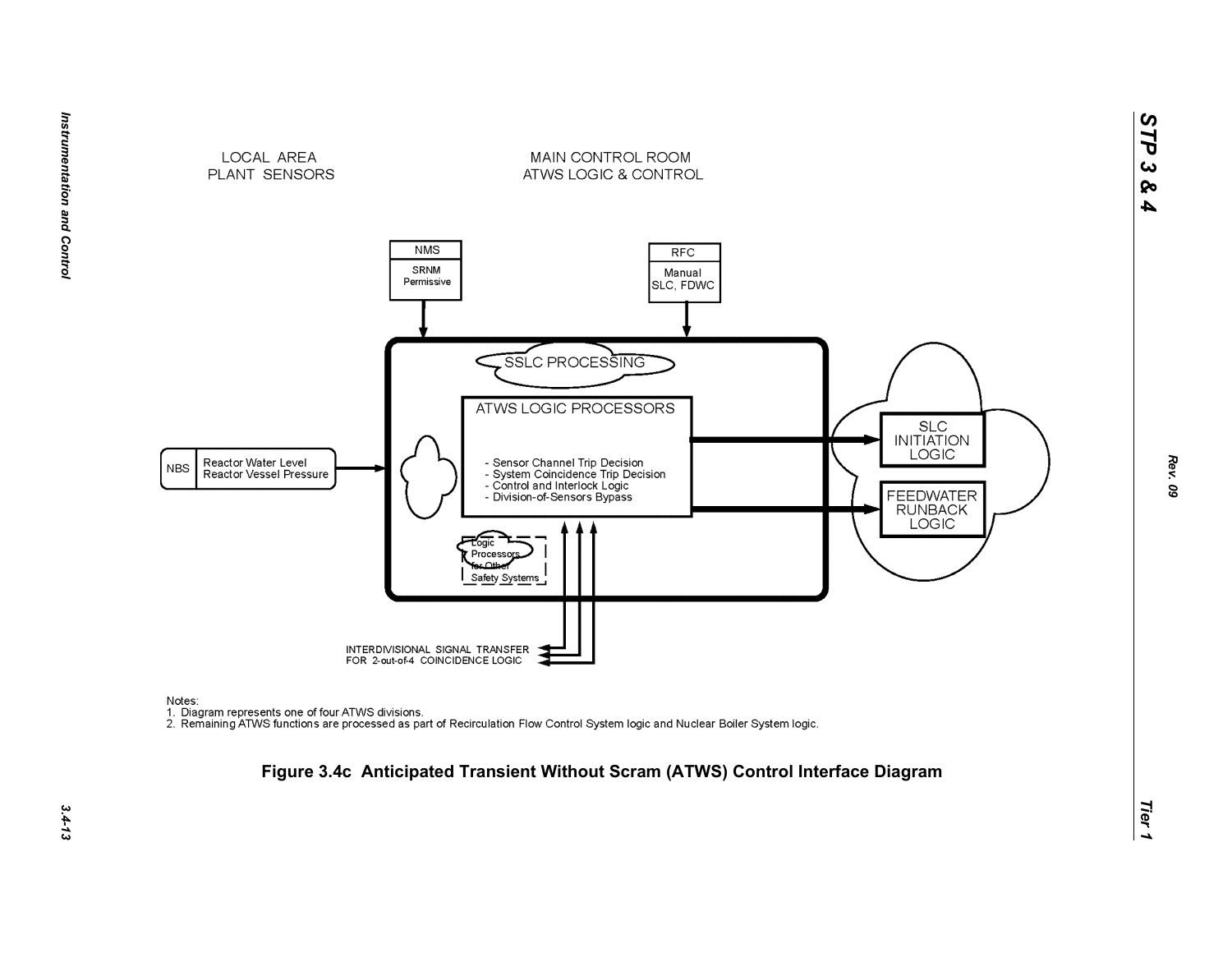| Inspections, Tests, Analyses and Acceptance Criteria                                                                                                                                                                                                                                                                                                                                                                                                                                                                                                                                                                            |                                                                                                                                                                                                                                                                                                                                                                                                                                                                                                                                                                                                              |                                                                                                                                                                                                                                                                                                                                                                                                                                           |  |  |
|---------------------------------------------------------------------------------------------------------------------------------------------------------------------------------------------------------------------------------------------------------------------------------------------------------------------------------------------------------------------------------------------------------------------------------------------------------------------------------------------------------------------------------------------------------------------------------------------------------------------------------|--------------------------------------------------------------------------------------------------------------------------------------------------------------------------------------------------------------------------------------------------------------------------------------------------------------------------------------------------------------------------------------------------------------------------------------------------------------------------------------------------------------------------------------------------------------------------------------------------------------|-------------------------------------------------------------------------------------------------------------------------------------------------------------------------------------------------------------------------------------------------------------------------------------------------------------------------------------------------------------------------------------------------------------------------------------------|--|--|
| <b>Design Commitment</b><br><b>Inspections, Tests, Analyses</b>                                                                                                                                                                                                                                                                                                                                                                                                                                                                                                                                                                 |                                                                                                                                                                                                                                                                                                                                                                                                                                                                                                                                                                                                              | <b>Acceptance Criteria</b>                                                                                                                                                                                                                                                                                                                                                                                                                |  |  |
| Safety System Logic and Control                                                                                                                                                                                                                                                                                                                                                                                                                                                                                                                                                                                                 |                                                                                                                                                                                                                                                                                                                                                                                                                                                                                                                                                                                                              |                                                                                                                                                                                                                                                                                                                                                                                                                                           |  |  |
| The <i>DTM, TLU</i> equipment implementing<br>3.<br>the DTF, TLF, and OLUs for RPS and MSIV<br>in each of the four instrumentation divisions<br>are powered from their respective divisional<br>Class 1E AC sources. The <b>DTMs and SLUs</b><br>equipment implementing the DTF and<br>SLF for ESF 1 and ESF 2 in Divisions I, II,<br>and III are powered from their respective<br>divisional Class 1E DC sources, as are is the<br>equipment implementing the ESF DTMs<br>DTF in Division IV. In SSLC, independence<br>is provided between Class 1E divisions and<br>between Class 1E divisions and non-Class<br>1E equipment. | 3 <sub>1</sub><br>Tests will be performed on SSLC-by<br>a.<br>providing a test signal to the I&C<br>equipment in only one Class 1E division<br>at a time.<br>b. Inspection of the as-installed Class 1E<br>divisions in SSLC will be performed.                                                                                                                                                                                                                                                                                                                                                              | 3 <sub>1</sub><br>The test signal exists only in the Class<br>a.<br>1E division under test in SSLC.<br>b. In SSLC, physical separation or<br>electrical isolation exists between Class<br>1E divisions. Physical separation or<br>electrical isolation exists between these<br>Class 1E divisions and non-Class 1E<br>equipment.                                                                                                          |  |  |
| SSLC provides the following bypass<br>4.<br>functions:<br>Division-of-sensors bypass<br>a.<br>Trip logic output bypass<br>b.<br>ESF output channel bypass, where<br>C.<br>applied                                                                                                                                                                                                                                                                                                                                                                                                                                               | 4. Tests will be performed on the as-built SSLC<br>as follows:<br>a(1) Place one division of sensors in bypass.<br>Apply a trip test signal in place of each<br>sensed parameter that is bypassed. At<br>the same time, apply a redundant trip<br>signal for each parameter in each other<br>division, one division at a time. Monitor<br>the voted trip output at from each TLU<br>and SLU equipment component that<br>implements a TLF or SLF. Repeat for<br>each division.<br>a(2) For each division in bypass, attempt to<br>place each other division in division-of-<br>sensors bypass, one at a time. | 4.<br>Results of bypass tests are as follows:<br>a(1)No trip change occurs at the voted trip<br>output of from each TLU and SLU<br>equipment component that implements a<br>TLF or SLF. Bypass status is indicated in<br>main control room.<br>a(2) Each division not bypassed cannot be<br>placed in bypass, as indicated at OLU<br>output; bypass status in main control room<br>indicates only one division of sensors is<br>bypassed. |  |  |

*Rev. 09*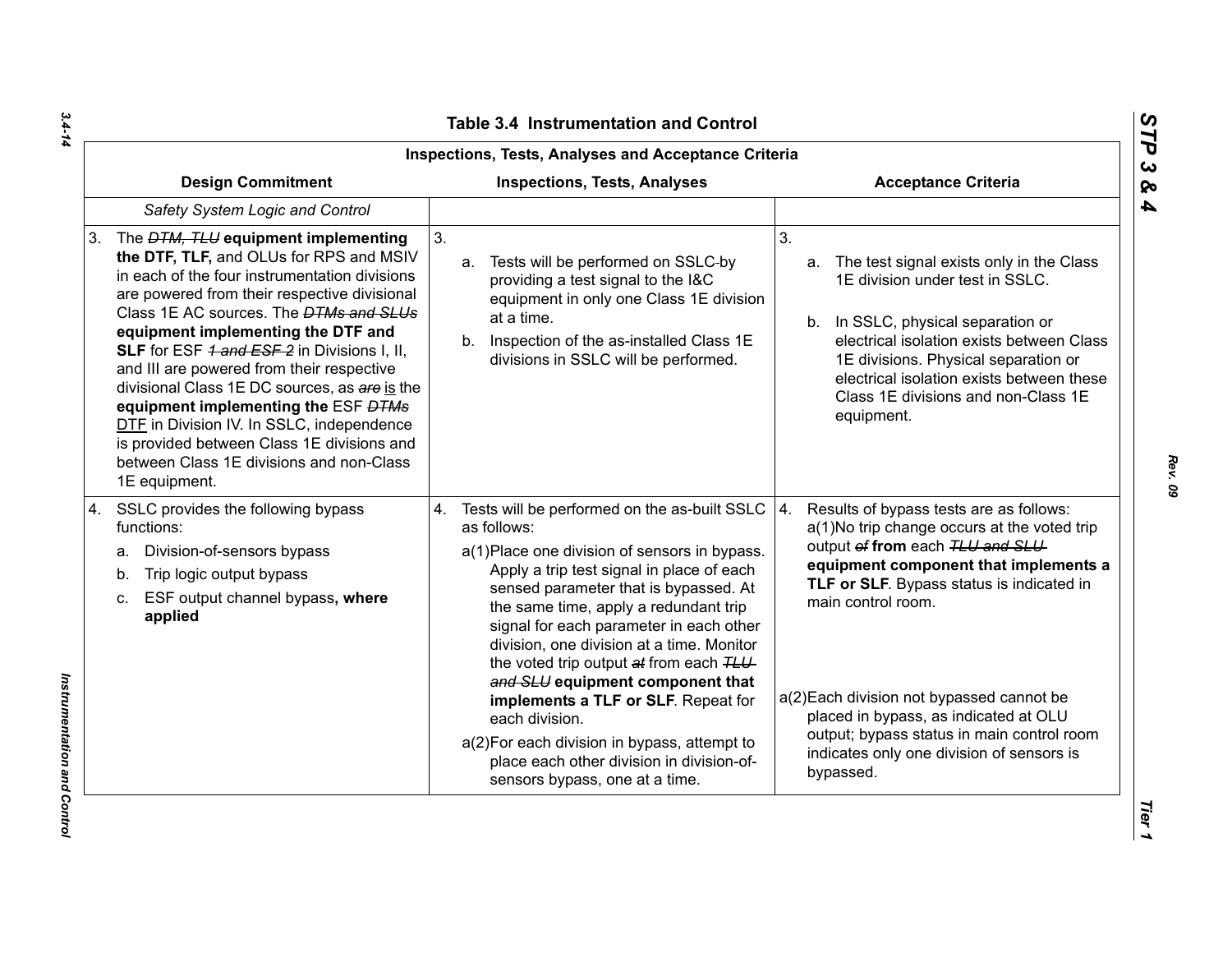| <b>Inspections, Tests, Analyses and Acceptance Criteria</b>     |                                                                                                                                                                                                                                                                                                                                                                                                                                                                                |                                                                                                                                                                                                                                                                                                  |  |
|-----------------------------------------------------------------|--------------------------------------------------------------------------------------------------------------------------------------------------------------------------------------------------------------------------------------------------------------------------------------------------------------------------------------------------------------------------------------------------------------------------------------------------------------------------------|--------------------------------------------------------------------------------------------------------------------------------------------------------------------------------------------------------------------------------------------------------------------------------------------------|--|
| <b>Design Commitment</b><br><b>Inspections, Tests, Analyses</b> |                                                                                                                                                                                                                                                                                                                                                                                                                                                                                | <b>Acceptance Criteria</b>                                                                                                                                                                                                                                                                       |  |
| 4. (continued)                                                  | 4. (continued)                                                                                                                                                                                                                                                                                                                                                                                                                                                                 | 4. (continued)                                                                                                                                                                                                                                                                                   |  |
|                                                                 | b(1) Place one division in trip-logic-output<br>bypass. Operate manual auto-trip test<br>switch. Monitor the trip output at the RPS<br>OLU. Operate manual auto-isolation test<br>switch. Monitor the trip output at the<br>MSIV OLU. Repeat for each division.                                                                                                                                                                                                                | b(1)No trip change occurs at the trip output<br>of the RPS OLU or MSIV OLU,<br>respectively. Bypass status is indicated<br>in main control room.                                                                                                                                                 |  |
|                                                                 | b(2) For each division in bypass, attempt to<br>place the other divisions in trip-logic-<br>output bypass, one at a time.                                                                                                                                                                                                                                                                                                                                                      | b(2) Each division not bypassed cannot be<br>placed in bypass, as indicated at OLU<br>output; bypass status in main control<br>room indicates only one trip logic output<br>is bypassed.                                                                                                         |  |
|                                                                 | $c(1)$ Apply common test signal to any one<br>pair of dual-SLU redundant SLF signal<br>inputs. Monitor test signal at voted 2-out-<br>of-2 output in RMU area from<br>equipment performing the ECF in<br>local areas. Remove power from<br>equipment performing one SLU SLF,<br>restore power, then remove power from<br>equipment performing other SLU SLF.<br>Repeat test for all pairs of dual SLUs-<br>redundant sets of equipment<br>implementing a SLF in each division. | c(1) Monitored test output signal does not<br>change state-initiate the system<br>function when power is removed from<br>either SLU the equipment performing<br>any single SLF. Bypass status and loss<br>of power to SLU equipment performing<br>the SLF are indicated in main control<br>room. |  |
|                                                                 | c(2) Disable auto-bypass circuit in bypass<br>unit. Repeat test c(1), but operate<br>manual ESF loop bypass switch for each<br>affected loop.                                                                                                                                                                                                                                                                                                                                  | c(2) Monitored test output signal is lost when<br>power is removed from either SLUSLF,<br>but is restored when manual bypass<br>switch is operated. Bypass status, auto-<br>bypass inoperable, and loss of power to<br><b>SLUSLE</b> are indicated in main control<br>room.                      |  |

 $\blacksquare$ 

*Rev. 09*

 $3.4 - 15$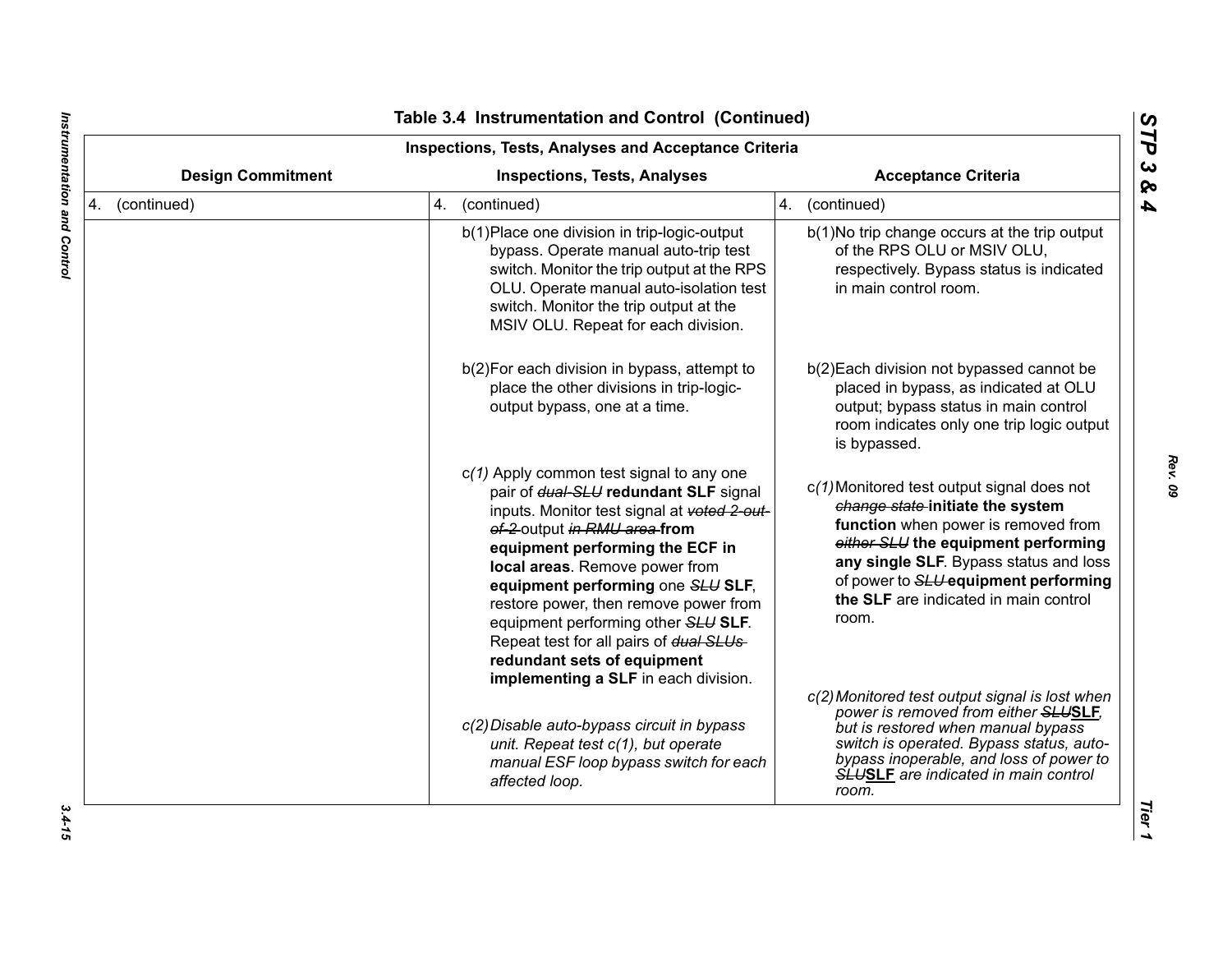| Inspections, Tests, Analyses and Acceptance Criteria                                                                                                                                                                                |                                               |                                                                                                                                                                                                                                                                   |  |  |
|-------------------------------------------------------------------------------------------------------------------------------------------------------------------------------------------------------------------------------------|-----------------------------------------------|-------------------------------------------------------------------------------------------------------------------------------------------------------------------------------------------------------------------------------------------------------------------|--|--|
| <b>Design Commitment</b>                                                                                                                                                                                                            | <b>Inspections, Tests, Analyses</b>           | <b>Acceptance Criteria</b>                                                                                                                                                                                                                                        |  |  |
| <b>Electromagnetic Compatibility</b>                                                                                                                                                                                                |                                               |                                                                                                                                                                                                                                                                   |  |  |
| 12. Electrical and electronic components in the<br>systems listed below are qualified for the<br>anticipated levels of electrical interference at<br>the installed locations of the components<br>according to an established plan: | 12. The EMC compliance plan will be reviewed. | 12. An EMC compliance plan is in place. The<br>plan requires, for each system qualified,<br>system documentation that includes<br>confirmation of component and system<br>testing for the effects of high electrical field<br>conditions and current surges. As a |  |  |
| Safety System Logic and Control<br>a.                                                                                                                                                                                               |                                               | minimum, the following information is                                                                                                                                                                                                                             |  |  |
| b. Essential Multiplexing-<br>SystemEquipment performing the<br><b>Essential Communication Function</b>                                                                                                                             |                                               | documented in a qualification file and subject<br>to audit:                                                                                                                                                                                                       |  |  |
| (ECF)                                                                                                                                                                                                                               |                                               | a. Expected performance under test                                                                                                                                                                                                                                |  |  |
| c. Non-Essential Multiplexing-System<br><b>Equipment performing the Non-</b>                                                                                                                                                        |                                               | conditions for which normal system<br>operation is to be ensured.                                                                                                                                                                                                 |  |  |
| <b>Essential Communication Function</b><br>(ECF)                                                                                                                                                                                    |                                               | b. Normal electrical field conditions at the<br>locations where the equipment must<br>perform as above.                                                                                                                                                           |  |  |
| d. Other microprocessor-based, software<br>controlled systems or equipment                                                                                                                                                          |                                               | c. Testing methods used to qualify the<br>equipment, including:                                                                                                                                                                                                   |  |  |
| The plan is structured on the basis that                                                                                                                                                                                            |                                               | (1.) Types of test equipment.                                                                                                                                                                                                                                     |  |  |
| electromagnetic compatibility (EMC) of I&C<br>equipment is verified by factory testing and                                                                                                                                          |                                               | (2.) Range of normal test conditions.                                                                                                                                                                                                                             |  |  |
| site testing of both individual components<br>and interconnected systems to meet EMC<br>requirements for protection against the<br>effects of:                                                                                      |                                               | (3.) Range of abnormal test conditions<br>for expected transient environment.                                                                                                                                                                                     |  |  |
| Electromagnetic Interference (EMI)<br>a.                                                                                                                                                                                            |                                               |                                                                                                                                                                                                                                                                   |  |  |
| Radio Frequency Interference (RFI)<br>b.                                                                                                                                                                                            |                                               |                                                                                                                                                                                                                                                                   |  |  |
| Electrostatic Discharge (ESD)<br>C.                                                                                                                                                                                                 |                                               |                                                                                                                                                                                                                                                                   |  |  |
| <b>Electrical surge [Surge Withstand</b><br>d.<br>Capability (SWC)]                                                                                                                                                                 |                                               |                                                                                                                                                                                                                                                                   |  |  |